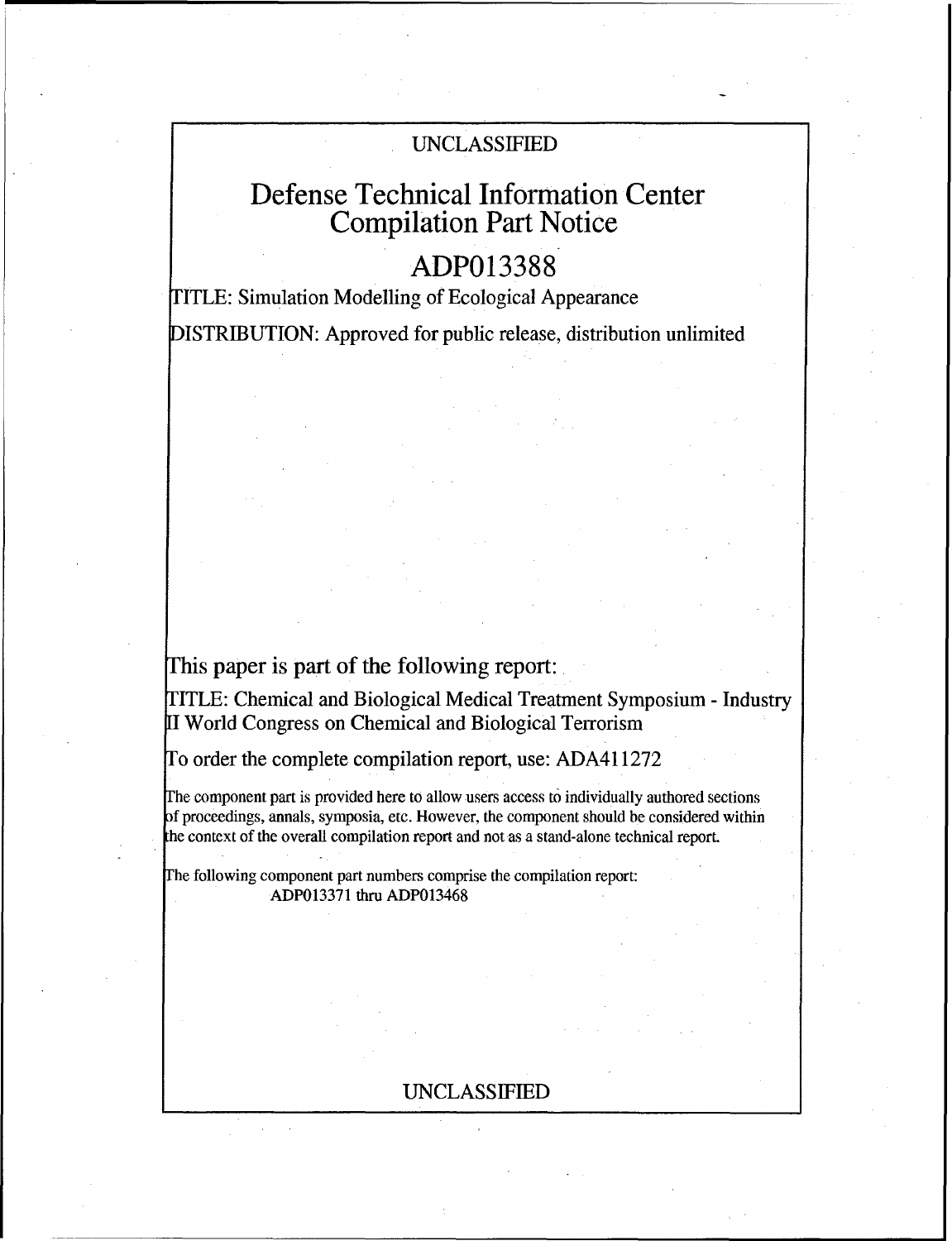#### **18.** SIMULATION **MODELLING** OF **ECOLOGICAL APPEARANCE**

Ankica Čižmek, MOD, Croatian Military Academy, Ilica 256b, 10000, Zagreb Lovorka Gotal, Department for Public Health, 42000 Varaždin

Ecological processes that are happening in the nature arc under strong influence of human act and behaviour (consciously or no consciously), having great consequences for different eco-systems. Transforming the fitted discontinuous distributions to continuous solves the problem of modelling the continuous processes, for which the observed values were measured in discontinuous time periods. One of asymmetric threats today is a terrorist act by which the terrorist (s) can contaminate the origin of the drinking water. Waters are in ecological point of view the most harmfid and vulnerable, but also the most important part of the Global eco-system. On the planet Earth, land makes 29.2, and water 70.8 percent. There are 1.38 billions cubic kilometers of water, out of which 97.4 percent is salt water, and 2.6 percent fresh water; out of this, only 3 percent is potable water. The aim of this work is modelling of ecological appearance with the special emphasize to the water purification. Using the simulation modelling methods and techniques, matched for discontinuous processes, the efficiency of different absorbing materials (active carbon, zeolite A, zeolite ZSM-5, TMAZ) that can be used with different pollutants (dibutyl sulphide. different arsenic substances, different organophosphorus substances). With all collecting data it is possible to predict use of these materials in the accidents and in the situations of terrorist acts. To control the entering parameters and to get the output simulation method we used one of the standard packages for discrete simulation, Service model v4.2 (ProModel Corporation, while for continuous control of the processes we used Extend v4 (Imagine That. Inc.).

#### Water

- 1. Liquid without colour, smell or taste that falls as rain, is in lakes and seas, and is used for drinking, washing etc.
- 2. This liquid is supplied to homes, factories etc. in pipes
- 3. A mass of this liquid, esp. a lake, a river, sea etc. (Oxford English Dictionary).

#### **INTRODUCTION**

The effective dissemination of CB agents is generally considered to be more difficult than their manufacture. For example, the popular scenario involving the poisoning of the water supply of a major metropolitan area does not appear very feasible, given the large quantities of agent that would be required and various filtering or purification measures usually in place. On the other hand, the water supply for a discrete installation could be vulnerable, as would be air conditioning systems of even quite large public buildings or tunnel networks, such as subways. Similarly, domed sports stadiums have been described as "ideal" targets for a terrorist CB attack intended to kill tens of thousands of people.

#### Acquisition of CB materials

- A wide range of potentially deadly chemical and biological (CB) agents, including various insecticides, industrial chemicals and potent toxins such as ricin, may **be** relatively easy to produce or otherwise acquire.
- Some deadly pathogens can be obtained by mail from scientific supply houses; in other cases it is possible to harvest them from nature or to "grow your own" with relatively unsophisticated equipment and limited expertise.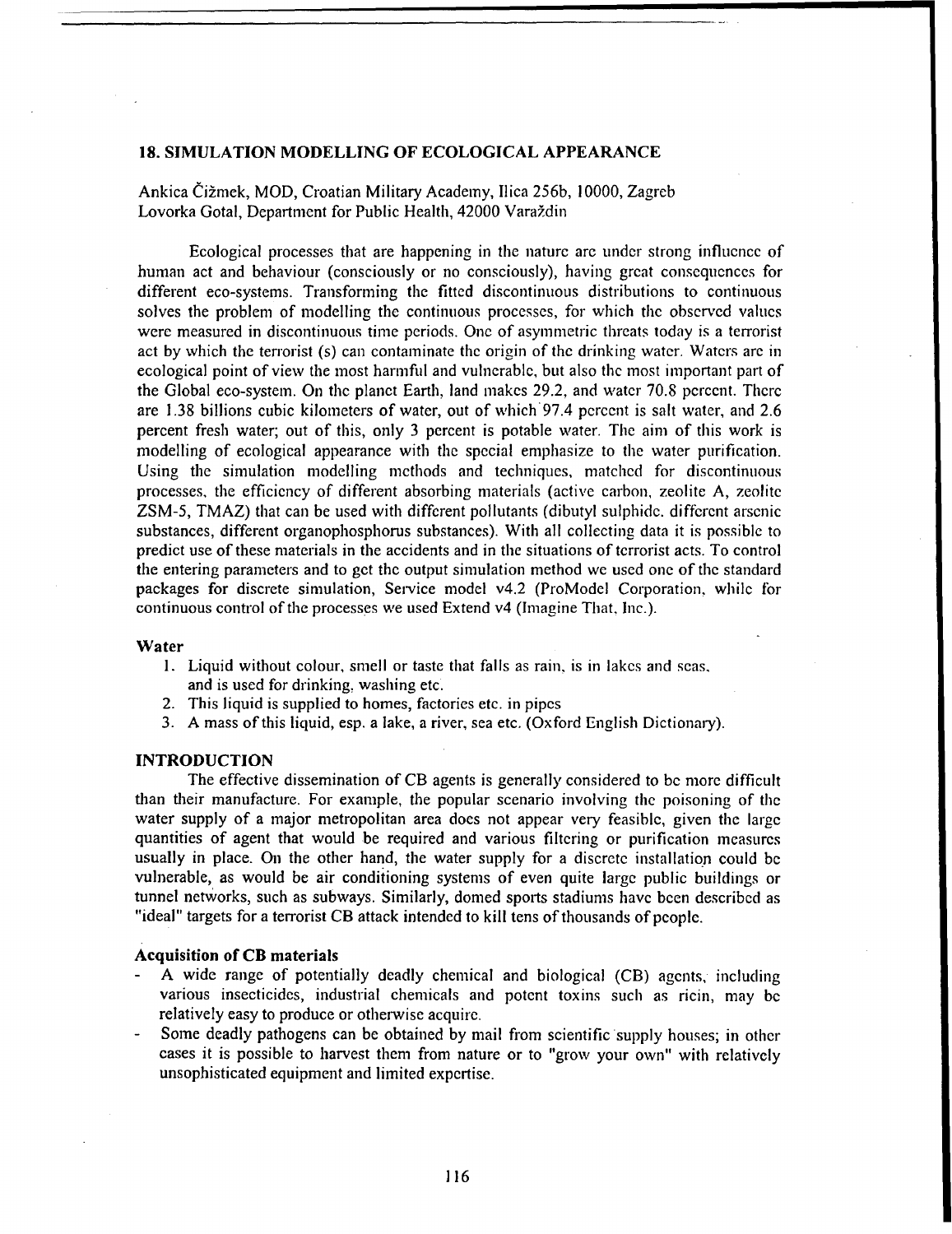- It may be possible to steal deadly agents from civilian research facilities or military stockpiles. Nor is it inconceivable that a state sponsor of terrorism would be deliberately wiling to provide terrorists with CB weapons or materials, if it could convince itself of "plausible deniability" while using a surrogate group to inflict a devastating blow on an enemy.
- However, the manufacture of modem, weapons-grade nerve agents by terrorists themselves may not be easy as often assumed: it requires a sophisticated laboratory infrastructure due to the use of high temperatures and the generation of corrosive and dangerous by-products.
- **-** On the other hand, chemical blister agents, such as sulphur mustard, nitrogen mustard, and lewisite can be manufactured with little to moderate difficulty, although the acquisition of large quantities of the necessary precursors could arouse suspicious.
- **-** As for biological agents, the principle obstacle is the development of a genuinely lethal strain in sufficient quantities to cause mass casualties.

*What is softer than water? What is harder than rock? Still, soft water carves hard rock. (Ovidius)*

As already mentioned, ecological appearances are processes that are happening in the Nature under the great influence of human behavior (conscious or unconscious), which is the cause of the drastic consequences for them.

Although the processes are going continually, their course is not writing in continuity. Instead of that it is measured the state of their characteristics in the specific time. One of the asymmetric threats today also include the terroristic act by the source of potable water can be contaminated.

Waters are in ecological view the most jeopardized and the most loaded, but also the most important part of the global eco system.

On June 18, 1992 it was seen a lot of dead fishes in the river Bednja near village Stažnjevec. Nor far from that place is the drain channel of the sewage system of the town Ivanec. (Figure 1. Map of the place where the event happened)

After the water analyses it was confirmed that in water was found high concentration of cyanides, in the average value of 0.424 mg/L.

All around and downstream the river, in the distance of 5 km flora and fauna were destroyed: .

That event was the target for us to try to investigate and find out the best apsorbing materials that can be used as ecological filters.

#### Modelling:

The digital process model for the simulation of absorption of paraoxon (as well as DBS and CN) on activated charcoal, ZA, SiO2, TMAZ, ZSM-5 and A1203 are shown on the picture.

For every material for absorption, it is defined the specific rules about absorption of paraoxon (or other agents) through the model Equation, in which it is written the rule/ the possibility for the absorption of every specific material.

To make "the real" picture of the process of the absorption, for every material, we count the influence (dependence) of the absorption through the time (which is specific for every absorbing material), as the entering process.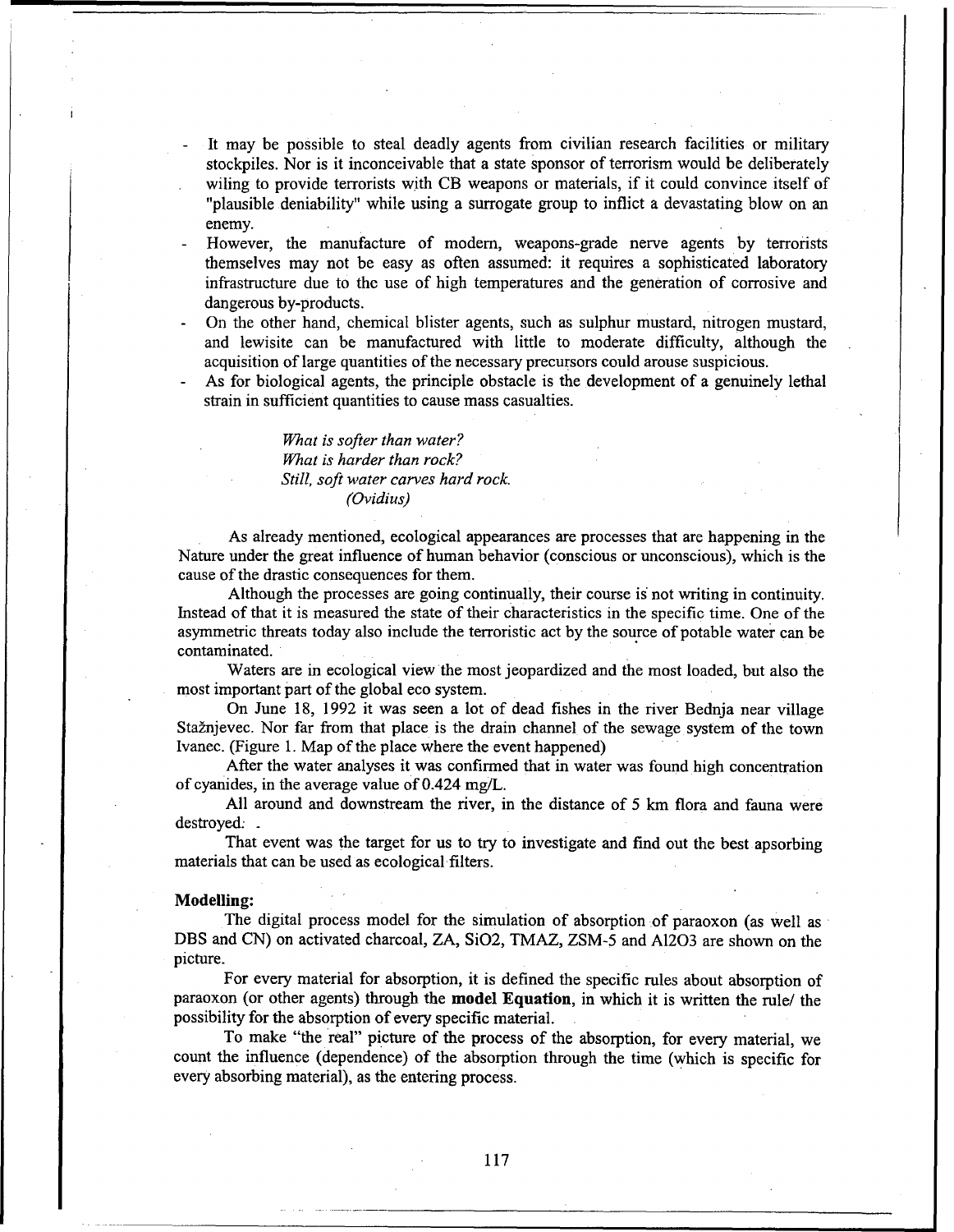This is fulfilled with the model for gendering the values by the process of accidental numbers through the "best fitted distribution".

In this model we used empirical distributions. As the started value of the simulation experiment, started values of the concentration of paradoxes (an other agents) in water arc taken.

This value is a constant.

These constant and generic values of the dependence of absorbance in time arc the entering parameters for the simulation model which transform through the Equation to the output values of the concentration of paraoxon (DBS. KCN).

#### EXPERIMENTAL

Zeolites (ZA, Klinoptilolite (TMAZ)), and some other materials as  $SiO_2$  and  $Al_2O_3$ (because they arc precursors in the synthesis of zcolites), and activated charcoal (already used as the absorbing material in some personal decontamination kits) were used as absorbents for the KCN.

To study the process of absorption of KCN on ZA, TMAZ, SiO,, **A1203** and charcoal 2 g of solid  $(5, 7.5 \text{ and } 10 \text{ g})$  were put into the reaction vessel containing 25 ml of KCN solution (0.02 M) in water.

The moment the solid was added to the solution was taken as the zero time of absorption  $(t_{ab}=0)$ .

At various times after the process of absorption of KCN started (I, 2, 5, **10,** 20, 30, 40 60, 120 min), suspension were drawn of for analysis, and centrifuged.

After that the tytrimetric reaction with  $AgNO<sub>3</sub>$  was used to calculated the concentration of absorbed KCN on different absorbing materials.

#### **RESULTS AND DISCUSSION**

Figure 2 shows the absorption of KCN on ZA, TMAZ, SiO<sub>2</sub>, Al<sub>2</sub>O<sub>3</sub> and charcoal **(10g);** a) concentration on absorbents, b) concentration in solutions.

With ZA it is not possible to absorb more than 50 % of starting concentration of KCN. With 2 g of ZA in first ten minutes, it is absorbed about 40 % of the starting concentration of KCN.

Using 5.0 g there is no great difference in maximum absorption of KCN. But, instead 5 nin, in first two minutes it is reached the maximum of absorption, after which it is reached the plateau.

This plateau is for 5.0 g of ZA 45 **%,** and for 7.5 and 10.0 g 50 *%.*

Using klinoptilolite (TMAZ) the difference between use of 2.0 g or 10.0 g is in the time necessary to reach the plateau of absorption.

With 2.0 g, in first 5 minutes 40 % of the amount of KCN is absorbed. while in next 20-25 minutes it is reached the maximum of absorption.

Using 5.0, 7.5 and 10.0 g the time in which the plateau is reached is moved to the left. In first 5 minutes absorption of KCN using 5.0 g of TMAZ is 48 **%,** using 7.5 g 55 **%,** and using  $10.0$  g amount 65 %.

Using alumina for absorption of KCN there is no big difference when it is used 2.0, 5.0, 7.5 or 10.0 g.

The maximum is reached after 30 minutes and using alumina it is possible to absorb more than 55 % of initiated amount of KCN.

The use of silica and charcoal shows similar characteristics (Fig. 3 a. b and Fig 4 a,b). With silica (Fig. 3. a, b), even with only 2.0 g, it is possible to have the same characteristics as with the use of 10.0 g.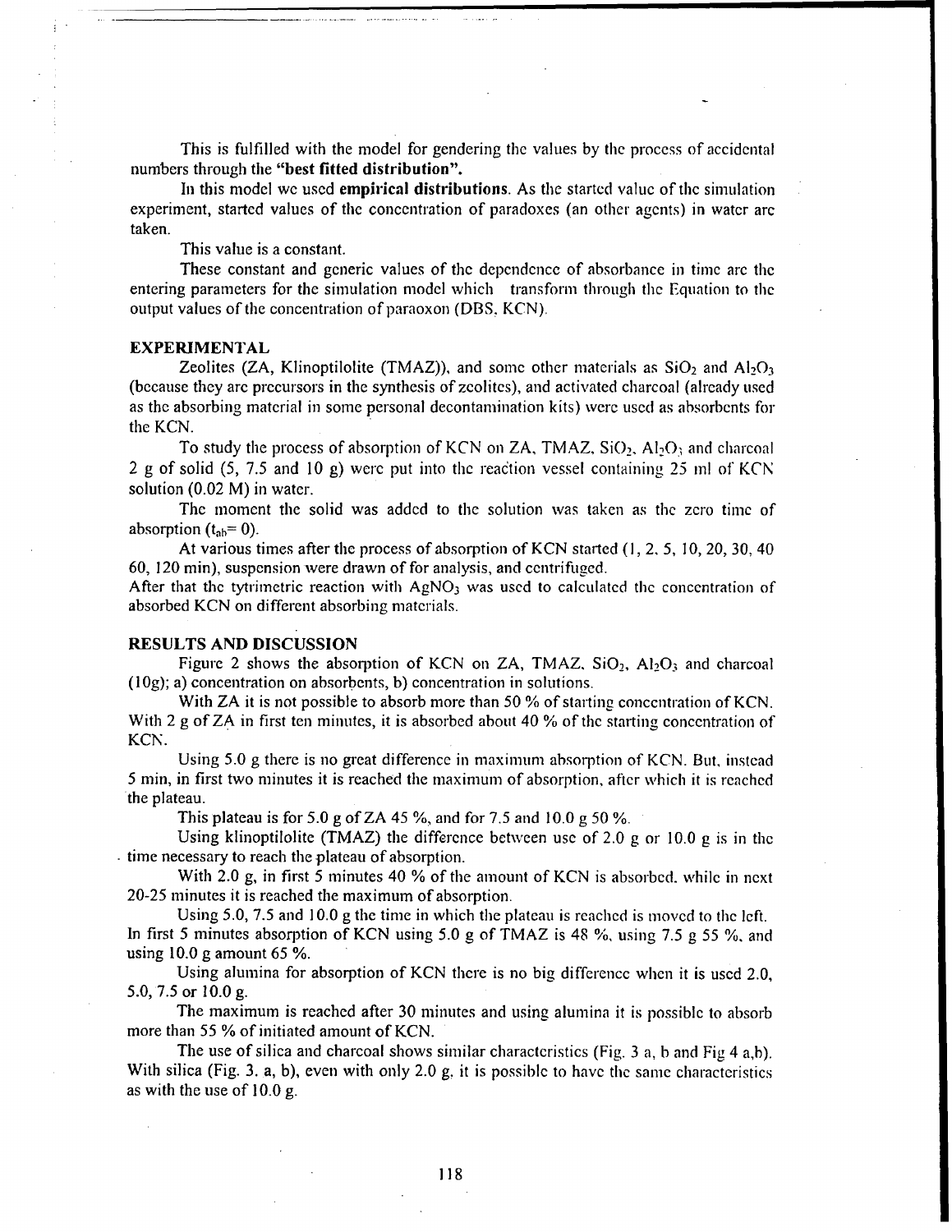With charcoal, there is the difference in the time reaching the plateau (Fig. 4 a, b). With 2.0 g, after 5 minutes the absorption of KCN is about 50 %, with 5.0 g and 7.5 g about 65 % and with 10.0 g 80 %, what is almost the maximum amount of absorbing KCN. The maximum for  $5.0$  g and 7.5 g is reached after 20 min, and for 2.0 g after an hour.



Figure 1. Map of the region and the place where the event happened.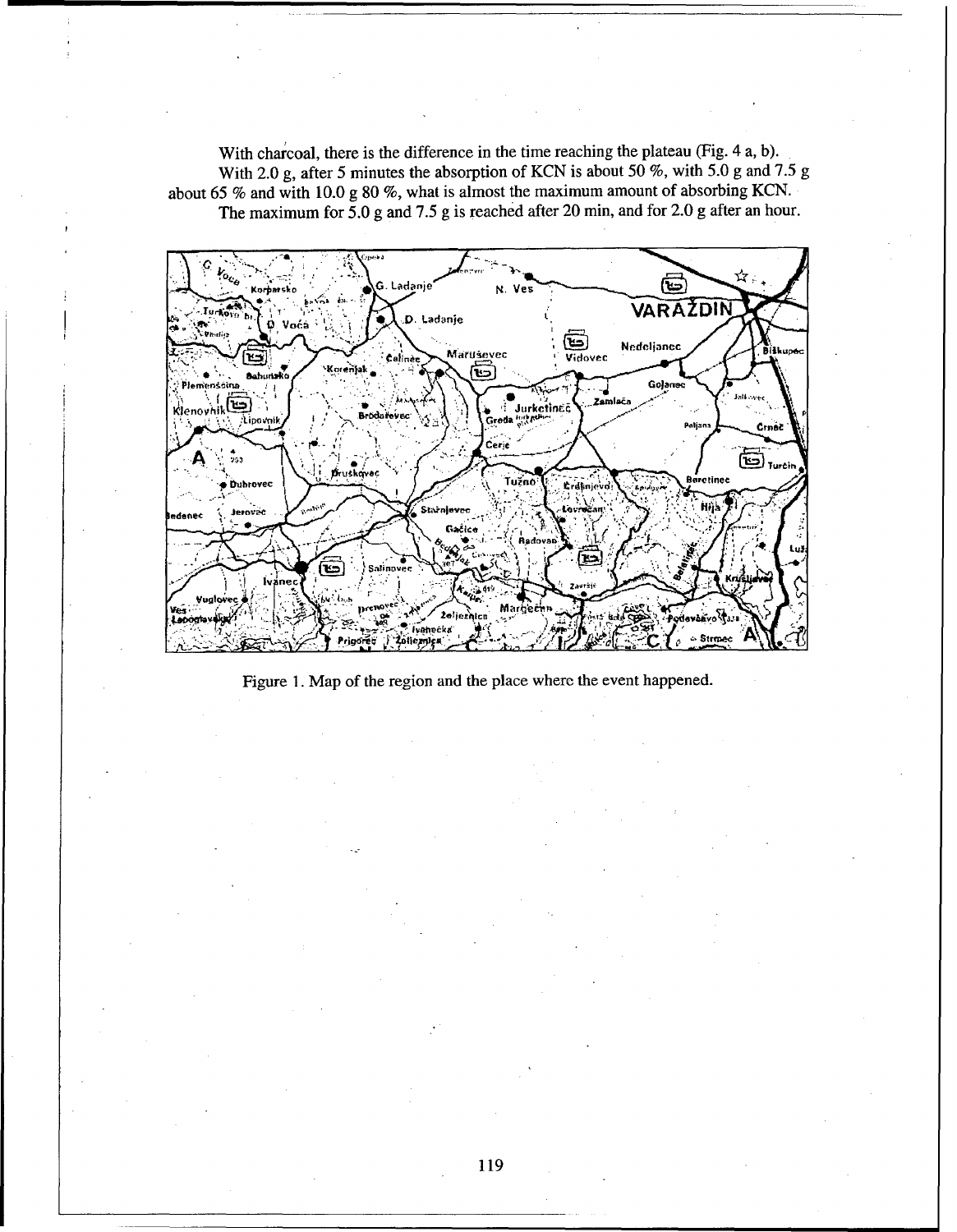

Figure 2. The absorption of KCN on ZA, TMAZ, SiO<sub>2</sub>, Al<sub>2</sub>O<sub>3</sub> and charcoal (10g); a) concentration of KCN on absorbents, b) concentration in solutions.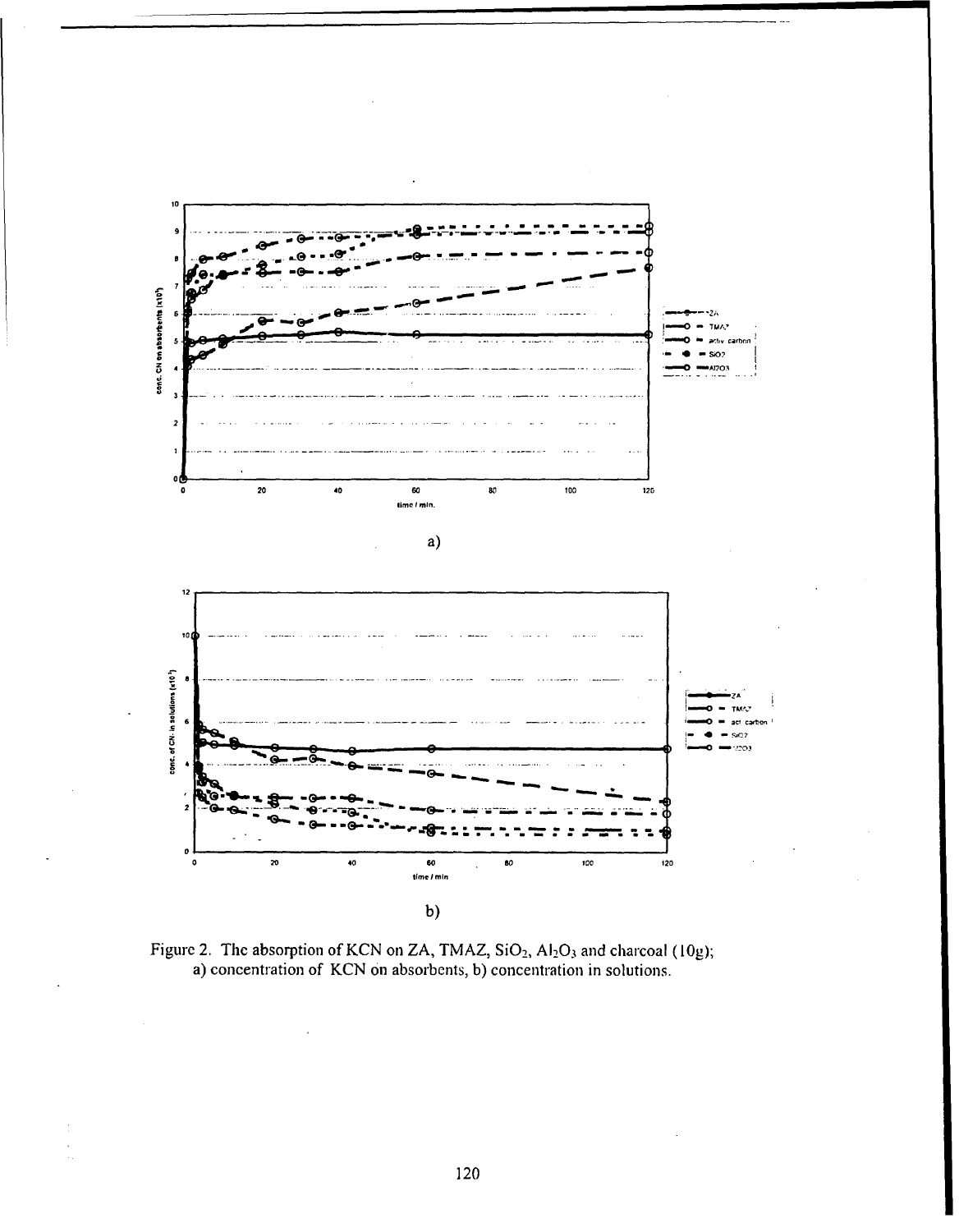

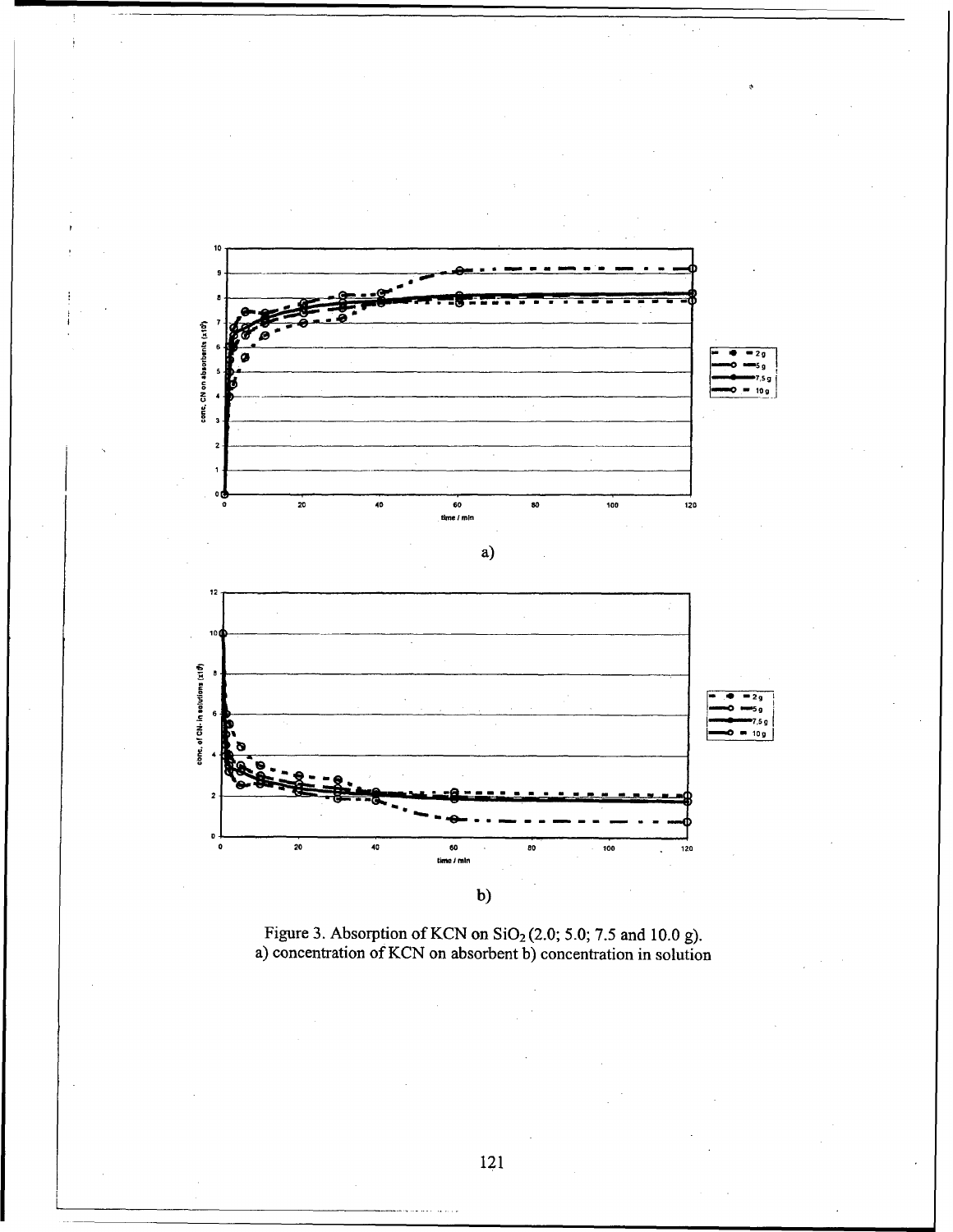

Figure 4. Absorption of KCN on charcoal (2.0; 5.0; 7.5 and 10.0 g).<br>a) concentration of KCN on absorbent b) concentration in solution